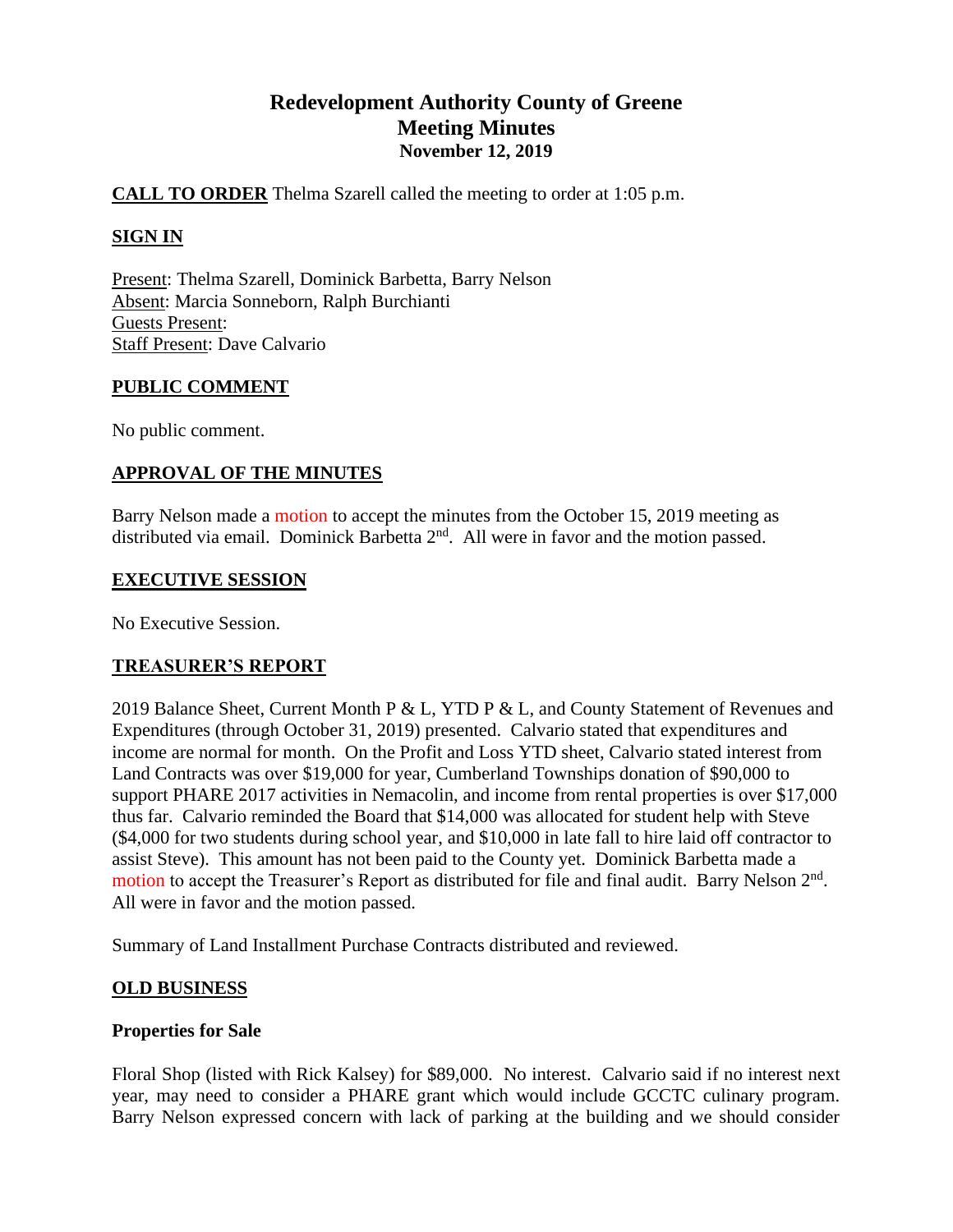fixing back lots to make the building more attractive to sell. 126 A Street, Clarksville (Teagarden Homes/GI Town), \$67,500 listed with realtor.

## **Nazer St. Remediation and Stabilization Update**

Greene County Habitat for Humanity \$75,000 PHARE Grant (original grant to Habitat was for \$150,000). Construction to build one home on E. Franklin St, Waynesburg is progressing. \$8,750 still due to Habitat. Calvario asked Keith Davin to have all funds used by end of November so grant can be closed.

\$75,000 from the original grant of \$150,000 was modified and reallocated to Clarksville (Pitt Gas) and being used on 122 2<sup>nd</sup> St. Over \$34,000 has been spent thus far to rehab 122, and purchase two other homes in Pitt Gas. Steve is rehabbing 122.

#### **Land Bank Law**

SB 667 Land Bank law. Calvario reported he attended the County-wide Township Supervisors Conference on October 17 and discussed that the County is considering forming a Land Bank as part of the RDA. Feedback was positive. Commissioners have the information to enact ordinance to form a Land Bank.

#### **NEW BUSINESS**

- 1. Couple being evicted from 82 C St, Clarksville have not filed their response after the 20-day time requirement. Calvario stated the house appears empty and he will secure the home.
- 2. Discussed next steps with Rogersville Development. Plan is to build one more duplex on Third St and two single family homes on Plum Alley. Calvario has been in contact with Harshman Engineering to put together RFP and to manage the project.
- 3. PHARE 2019 grant application is due November 15. Calvario will submit a request of \$720,000 to complete the Rogersville Development. Blueprints is also submitting a PHARE application for \$100,000 focused on closing cost/down payment assistance.
- 4. Discussed LIPC with Justin Baker and Christina Bane, and three teenage boys, 126 Fairview Ave, Jefferson. This is the new ranch home built out of Superior Walls. Family has been leasing home since May 2019 at \$450 per month. Plan was to have them ready for a Land Contract by the end of 2019. They will not be ready to enter into a LIPC at this time due to job change, income, and escrow amount. Will revisit in 2020. Tax assessment came in at \$66,590. Taxes will be \$2,754 annually. \$230 per month in escrow for taxes. Insurance \$503 annually. \$42 per month in escrow for insurance.
- 5. Distributed and reviewed offer of \$6,500 from Eva Popielarczyk for empty lot located at 319 5<sup>th</sup> Ave, Crucible. Eva lives in home next door. RACG has \$20,300 in project which included asbestos removal, demo of home and garage, and cleaning up some land per DEP. After discussion, Barry Nelson made a motion to counter offer at \$8,000, RACG would initiate a \$3,500 mortgage with Eva at 5% interest for 36 months. Dominick Barbetta  $2<sup>nd</sup>$ . All were in favor and the motion passed. Eva said she would put \$4,500 down on the lot.
- 6. Discussed Land Installment Purchase Contracts on 1880 Jefferson Rd (Victoria Murray), and 127 School St (Melissa Beabout/Framelli) being past due. Szarell and Calvario gave summary of meeting with Melissa on 10-31-19. She continues to have health problems, wants to stay in the house, and will discuss with family on helping her to purchase home. She has until 12-31-19 to either pay amount due to RACG in full or move out of home.